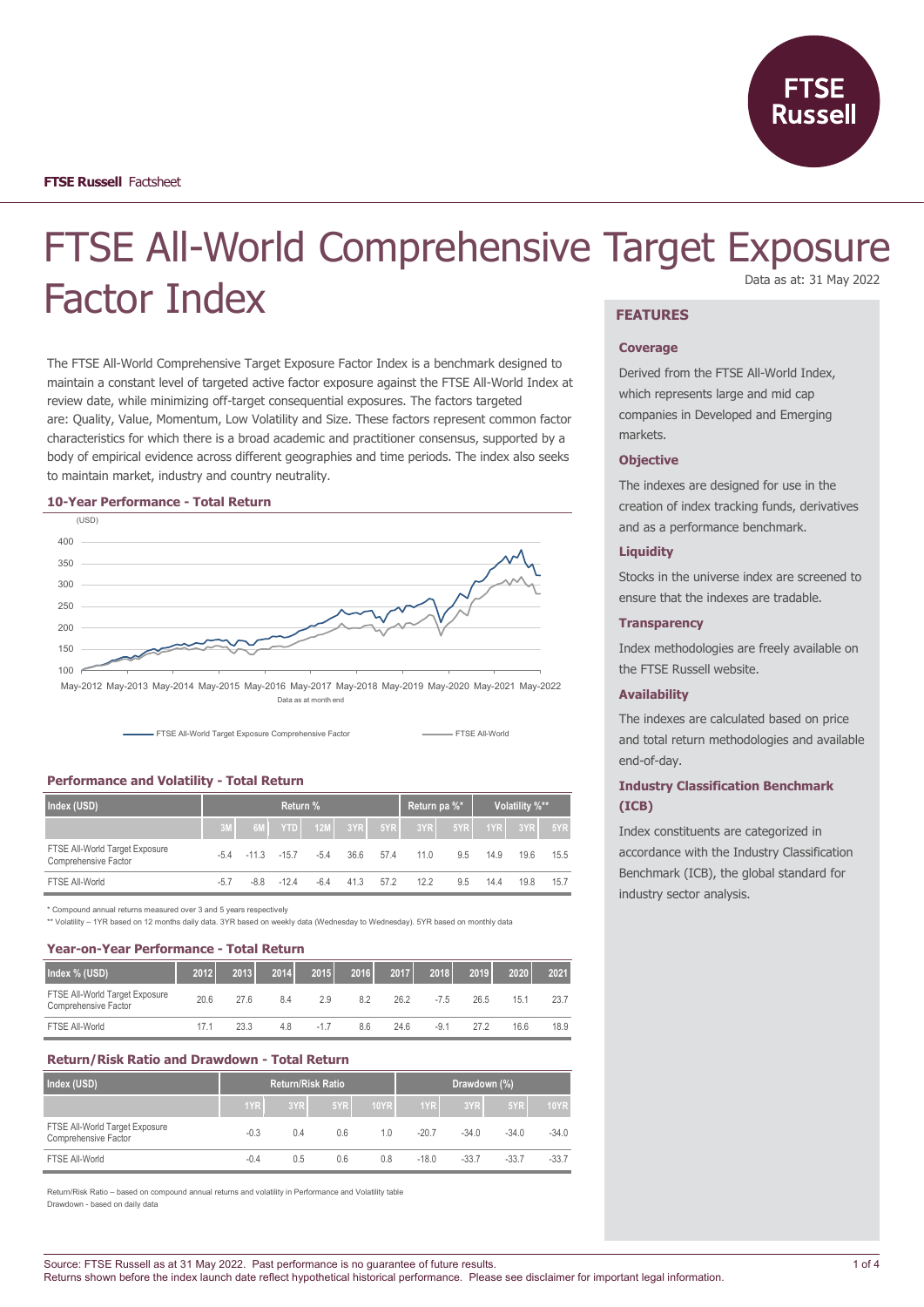## **Top 10 Constituents**

| <b>Constituent</b>       | Country    | <b>ICB Industry</b>       | <b>FTSE All-World Target Exposure</b><br><b>Comprehensive Factor (Wgt %)</b> | <b>FTSE All-World Diff %</b><br>(Wgt %) |      |
|--------------------------|------------|---------------------------|------------------------------------------------------------------------------|-----------------------------------------|------|
| Microsoft Corp           | <b>USA</b> | Technology                | 4.70                                                                         | 3.33                                    | 1.37 |
| Apple Inc.               | <b>USA</b> | Technology                | 4.67                                                                         | 3.73                                    | 0.94 |
| Synopsys Inc             | USA        | Technology                | 1.57                                                                         | 0.08                                    | 1.49 |
| Paychex                  | <b>USA</b> | Industrials               | 1.27                                                                         | 0.06                                    | 1.20 |
| Costco Wholesale<br>Corp | <b>USA</b> | Consumer<br>Discretionary | 1.26                                                                         | 0.33                                    | 0.93 |
| Danaher Corp             | <b>USA</b> | <b>Health Care</b>        | 1.25                                                                         | 0.27                                    | 0.98 |
| Wesfarmers               | Australia  | Consumer<br>Discretionary | 1.24                                                                         | 0.06                                    | 1.18 |
| Nucor Corp               | <b>USA</b> | <b>Basic Materials</b>    | 1.17                                                                         | 0.06                                    | 1.11 |
| <b>MSCI</b>              | <b>USA</b> | Financials                | 1.13                                                                         | 0.06                                    | 1.08 |
| Lam Research             | <b>USA</b> | Technology                | 1.09                                                                         | 0.12                                    | 0.97 |
| <b>Totals</b>            |            |                           | 19.35                                                                        | 8.10                                    |      |

## **ICB Industry Breakdown**

|                 |                               | <b>FTSE All-World Target</b><br><b>Exposure Comprehensive</b><br>Factor |        | <b>FTSE All-World</b> |        |         |
|-----------------|-------------------------------|-------------------------------------------------------------------------|--------|-----------------------|--------|---------|
| <b>ICB Code</b> | <b>CB Industry</b>            | No. of Cons                                                             | Wgt %  | No. of Cons           | Wgt %  | Diff %  |
| 10              | Technology                    | 90                                                                      | 22.65  | 412                   | 21.66  | 0.99    |
| 15              | Telecommunications            | 49                                                                      | 3.36   | 144                   | 3.21   | 0.16    |
| 20              | <b>Health Care</b>            | 90                                                                      | 11.30  | 351                   | 11.91  | $-0.60$ |
| 30              | Financials                    | 169                                                                     | 14.57  | 604                   | 14.74  | $-0.17$ |
| 35              | <b>Real Estate</b>            | 59                                                                      | 2.79   | 255                   | 2.94   | $-0.14$ |
| 40              | <b>Consumer Discretionary</b> | 130                                                                     | 13.85  | 610                   | 13.47  | 0.38    |
| 45              | <b>Consumer Staples</b>       | 97                                                                      | 6.71   | 324                   | 6.60   | 0.11    |
| 50              | Industrials                   | 176                                                                     | 12.36  | 718                   | 12.57  | $-0.21$ |
| 55              | <b>Basic Materials</b>        | 73                                                                      | 4.24   | 350                   | 4.31   | $-0.07$ |
| 60              | Energy                        | 57                                                                      | 5.06   | 156                   | 5.34   | $-0.28$ |
| 65              | Utilities                     | 56                                                                      | 3.10   | 204                   | 3.27   | $-0.17$ |
| <b>Totals</b>   |                               | 1046                                                                    | 100.00 | 4128                  | 100.00 |         |

## **INFORMATION**

## **Index Universe**

FTSE All-World Index

**Index Launch**

23 September 2019

## **Base Date**

15 March 2019

**Base Value**

1000

**Investability Screen**

Actual free float and liquidity screen applied to underlying

**Index Calculation**

End-of-day

## **End-of-Day Distribution**

Via FTP and email

**Currency**

USD, EUR, GBP, JPY, AUD, CNY, HKD, CAD

**Review Dates**

Semi Annually in March and September

## **History**

Available from September 2000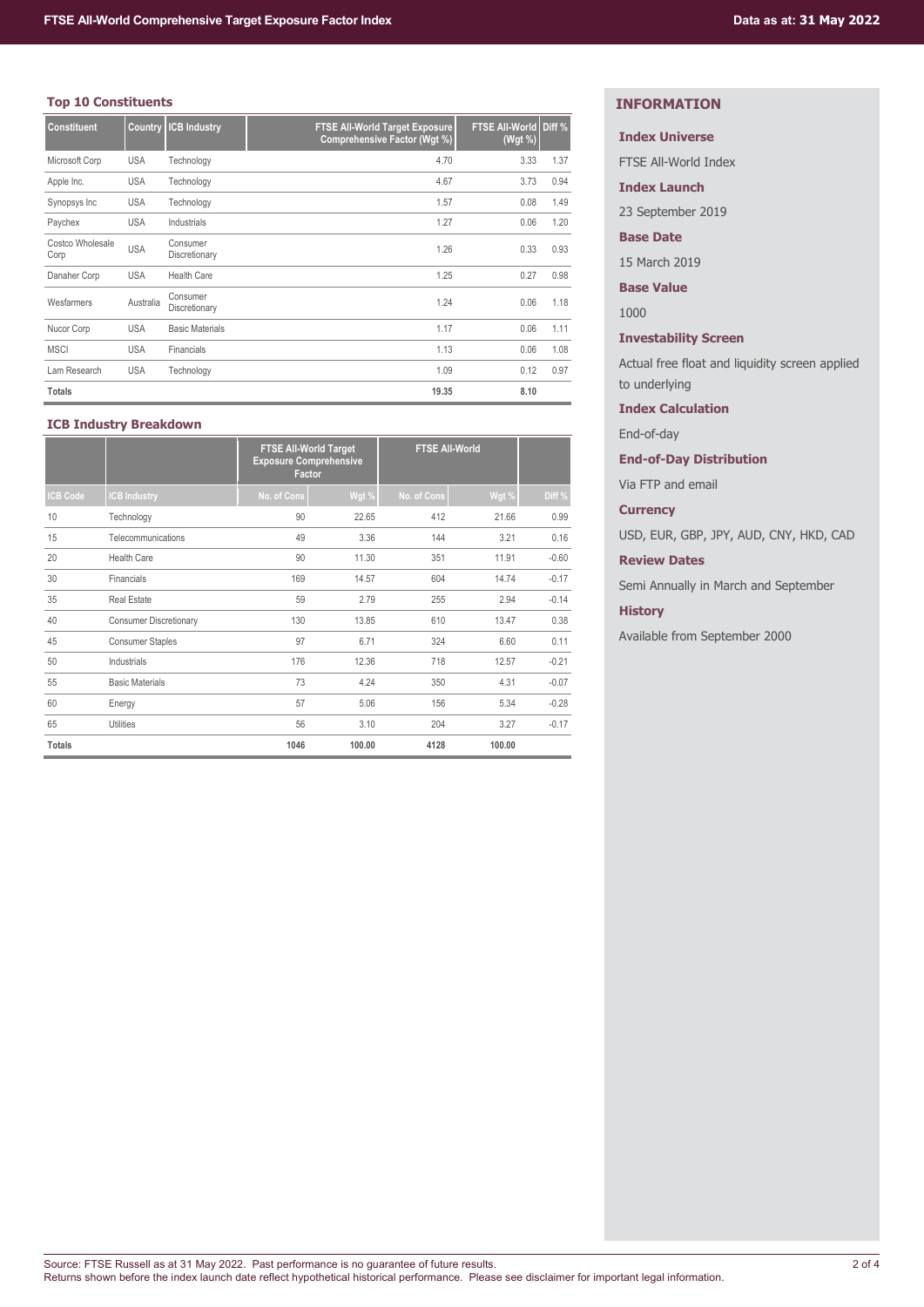## **Country Breakdown**

| Country<br>Australia<br>Austria<br>Belgium<br><b>Brazil</b><br>Canada<br>Chile<br>China<br>Colombia<br>Czech Rep.<br>Denmark | No. of Cons<br>30<br>$\overline{c}$<br>4<br>17<br>31<br>$\sqrt{4}$<br>70 | Wgt %<br>2.11<br>0.05<br>0.20<br>0.73<br>2.91<br>0.07 | No. of Cons<br>111<br>$\overline{7}$<br>16<br>99 | Wgt %<br>2.23<br>0.05<br>0.25 | Diff %<br>$-0.12$<br>$-0.01$ |
|------------------------------------------------------------------------------------------------------------------------------|--------------------------------------------------------------------------|-------------------------------------------------------|--------------------------------------------------|-------------------------------|------------------------------|
|                                                                                                                              |                                                                          |                                                       |                                                  |                               |                              |
|                                                                                                                              |                                                                          |                                                       |                                                  |                               |                              |
|                                                                                                                              |                                                                          |                                                       |                                                  |                               |                              |
|                                                                                                                              |                                                                          |                                                       |                                                  |                               | $-0.05$                      |
|                                                                                                                              |                                                                          |                                                       |                                                  | 0.73                          | 0.00                         |
|                                                                                                                              |                                                                          |                                                       | 51                                               | 2.83                          | 0.08                         |
|                                                                                                                              |                                                                          |                                                       | 20                                               | 0.08                          | 0.00                         |
|                                                                                                                              |                                                                          | 3.78                                                  | 1054                                             | 3.50                          | 0.28                         |
|                                                                                                                              | 3                                                                        | 0.03                                                  | 9                                                | 0.03                          | 0.00                         |
|                                                                                                                              | $\mathbf{1}$                                                             | 0.02                                                  | 3                                                | 0.02                          | 0.00                         |
|                                                                                                                              | 9                                                                        | 0.64                                                  | 21                                               | 0.64                          | 0.00                         |
| Egypt                                                                                                                        | $\mathbf{1}$                                                             | 0.01                                                  | $\overline{I}$                                   | 0.01                          | 0.00                         |
| Finland                                                                                                                      | 5                                                                        | 0.30                                                  | 17                                               | 0.34                          | $-0.04$                      |
| France                                                                                                                       | 33                                                                       | 2.64                                                  | 78                                               | 2.69                          | $-0.05$                      |
| Germany                                                                                                                      | 31                                                                       | 2.11                                                  | 85                                               | 2.08                          | 0.03                         |
| Greece                                                                                                                       | 3                                                                        | 0.03                                                  | 12                                               | 0.04                          | 0.00                         |
| Hong Kong                                                                                                                    | 18                                                                       | 0.83                                                  | 90                                               | 0.85                          | $-0.01$                      |
| Hungary                                                                                                                      | $\sqrt{2}$                                                               | 0.02                                                  | 4                                                | 0.02                          | 0.00                         |
| India                                                                                                                        | 33                                                                       | 1.52                                                  | 193                                              | 1.62                          | $-0.10$                      |
| Indonesia                                                                                                                    | $\sqrt{5}$                                                               | 0.21                                                  | 35                                               | 0.20                          | 0.00                         |
| Ireland                                                                                                                      | $\sqrt{2}$                                                               | 0.05                                                  | 4                                                | 0.05                          | 0.00                         |
| Israel                                                                                                                       | 5                                                                        | 0.18                                                  | 42                                               | 0.19                          | $-0.01$                      |
| Italy                                                                                                                        | 8                                                                        | 0.70                                                  | 38                                               | 0.64                          | 0.05                         |
| Japan                                                                                                                        | 139                                                                      | 6.07                                                  | 507                                              | 6.19                          | $-0.12$                      |
| Korea                                                                                                                        | 41                                                                       | 1.54                                                  | 161                                              | 1.47                          | 0.08                         |
| Kuwait                                                                                                                       | 3                                                                        | 0.09                                                  | 11                                               | 0.10                          | $-0.01$                      |
| Malaysia                                                                                                                     | 6                                                                        | 0.17                                                  | 42                                               | 0.19                          | $-0.02$                      |
| Mexico                                                                                                                       | 11                                                                       | 0.29                                                  | 37                                               | 0.28                          | 0.00                         |
| Netherlands                                                                                                                  | 12                                                                       | 1.12                                                  | 30                                               | 1.05                          | 0.06                         |
| New Zealand                                                                                                                  | 5                                                                        | 0.09                                                  | 15                                               | 0.08                          | 0.01                         |
| Norway                                                                                                                       | 4                                                                        | 0.22                                                  | 17                                               | 0.22                          | 0.00                         |
| Pakistan                                                                                                                     |                                                                          |                                                       | $\overline{4}$                                   | 0.00                          | 0.00                         |
| Philippines                                                                                                                  | 5                                                                        | 0.10                                                  | 29                                               | 0.09                          | 0.01                         |
| Poland                                                                                                                       | $\overline{c}$                                                           | 0.06                                                  | 13                                               | 0.07                          | 0.00                         |
| Portugal                                                                                                                     | $\sqrt{2}$                                                               | 0.05                                                  | 4                                                | 0.05                          | 0.00                         |
| Qatar                                                                                                                        | $\sqrt{4}$                                                               | 0.11                                                  | 18                                               | 0.12                          | $-0.01$                      |
| Romania                                                                                                                      | 1                                                                        | 0.01                                                  | 3                                                | 0.01                          | 0.00                         |
| Saudi Arabia                                                                                                                 | 17                                                                       | 0.52                                                  | 53                                               | 0.55                          | $-0.03$                      |
| Singapore                                                                                                                    | 10                                                                       | 0.29                                                  | 39                                               | 0.35                          | $-0.06$                      |
| South Africa                                                                                                                 | 17                                                                       | 0.47                                                  | 61                                               | 0.47                          | 0.00                         |
| Spain                                                                                                                        | 10                                                                       | 0.70                                                  | 26                                               | 0.64                          | 0.05                         |
| Sweden                                                                                                                       | 11                                                                       | 0.84                                                  | 61                                               | 0.85                          | $-0.01$                      |
| Switzerland                                                                                                                  | 34                                                                       | 2.50                                                  | 52                                               | 2.50                          | 0.00                         |
| Taiwan                                                                                                                       | 35                                                                       | 1.88                                                  | 114                                              | 1.87                          | 0.01                         |
| Thailand                                                                                                                     | 11                                                                       | 0.26                                                  | 51                                               | 0.27                          | $-0.01$                      |
| Turkey                                                                                                                       | $\sqrt{2}$                                                               | 0.05                                                  | 27                                               | 0.04                          | 0.00                         |
| UAE                                                                                                                          | 3                                                                        | 0.16                                                  | 18                                               | 0.17                          | $-0.01$                      |
| UK                                                                                                                           | 45                                                                       | 3.70                                                  | 117                                              | 4.18                          | $-0.48$                      |
| <b>USA</b>                                                                                                                   | 299                                                                      | 59.58                                                 | 622                                              | 59.11                         | 0.48                         |
| <b>Totals</b>                                                                                                                | 1046                                                                     | 100.00                                                | 4128                                             | 100.00                        |                              |